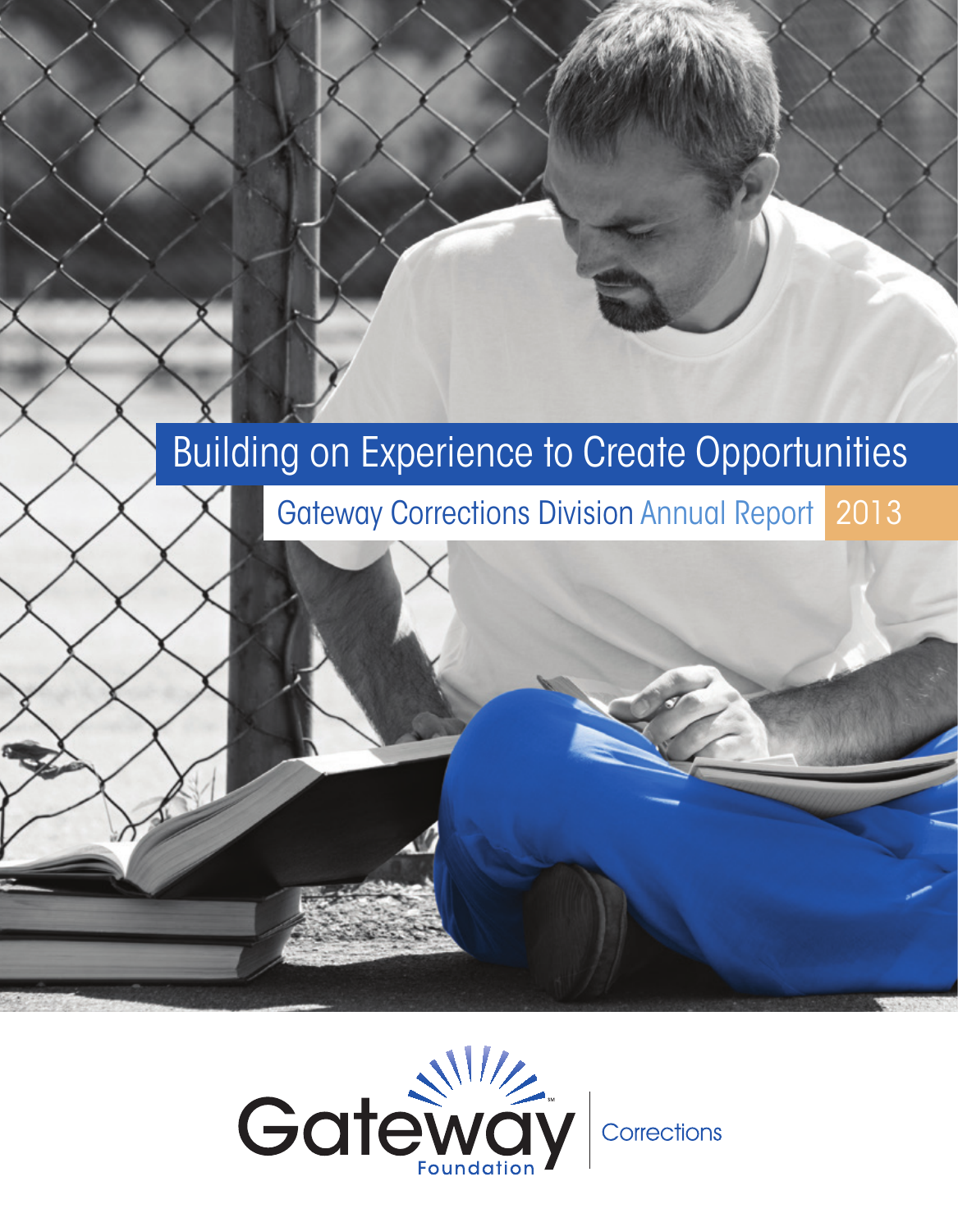### **Our History of Expertise Provides New Opportunities to Serve**

Fiscal Year 2013 was an exciting year for Gateway Foundation's Corrections Division. Our history of expertise in correctional substance abuse treatment was highlighted this year with a celebration of our 20-year relationship with the Texas Department of Criminal Justice.

In addition, we have expanded our community corrections business in Missouri through the addition of new services and projects in St. Louis. We also expanded our portfolio of correctional products through new case management and drug education projects in Missouri and New Jersey, and we successfully increased our existing in-custody treatment services to the highest number of treatment beds we've ever had under contract.

This enabled Gateway to serve over 26,000 individuals this year through our Corrections Division programs. We are proud to share these accomplishments in this report, and we recognize that they are only possible through the support of our Board and the dedication and commitment of our staff.



### Gateway Corrections Celebrates 20 Years in Jester

On October 5, 2012, Gateway's Jester I SAFPF (Substance Abuse Felony Punishment Facility) unit outside Houston, Texas celebrated a historic 20-year partnership with the Texas Department of Criminal Justice (TDCJ). Gateway has been the only treatment provider for the facility since October, 1992 when the Therapeutic Community (TC) component began at Jester.

of Jester's first Wardens, now Executive Director of Wyoming's Department of Corrections, Robert Lampert. In addition to celebrating the partnership with TDCJ, Michael Darcy presented service awards to Larry Douglas and Penny Wong, our 2nd and 3rd employees hired in Texas who achieved 20 years of service with Gateway at the Jester unit.

This event was a true celebration that brought together dignitaries and supporters from across the state and Gateway. In attendance were Gateway executives **Michael Darcy**, **Michael Giniger**, and **Becky Douglas** and Gateway's Board of Directors member **Glenn Huebner**. The Jester team was supported with employees from other facilities, including **Ron Raeszler** , who worked at the unit when it first opened, **Stephanie Lewis**, **Mary Stephens**, **Maggie Hademenos**, and **Andria Canul**. Representatives from the State of Texas and from TDCJ were Jester's Senior Warden Monty Hudspeth; Alma Lopez from Private Facilities Contract Monitoring Oversight Division; Pamela Carey, Simon Beardsley, and Linda Cummins from the Rehabilitation Programs Division; Region 3's Director Linda Davis and Assistant Director, Lara Buregess; and one



Left to Right: Warden Hudspeth, Senior Warden Jester Complex, Glenn Huebner, Gateway Board of Directors, Michael Darcy and Ron Raeszler.

The event was commemorated with a formal proclamation from the Texas Senate, thanks to Senator Rodney Ellis, in which Gateway was recognized for "exemplary service" and "helping some 10,000 clients at Jester I turn their lives around and avoid lengthy prison sentences." In the proclamation, Gateway was acknowledged as an "outstanding organization...truly deserving of recognition for its exemplary record of success." We are extremely proud of our long-standing relationship with the TDCJ and our service to their clients in need of treatment.

Our history of service at the Jester I facility is an excellent example of our experience and expertise in correctional treatment services...which serves as the foundation for new opportunities to fulfill our mission.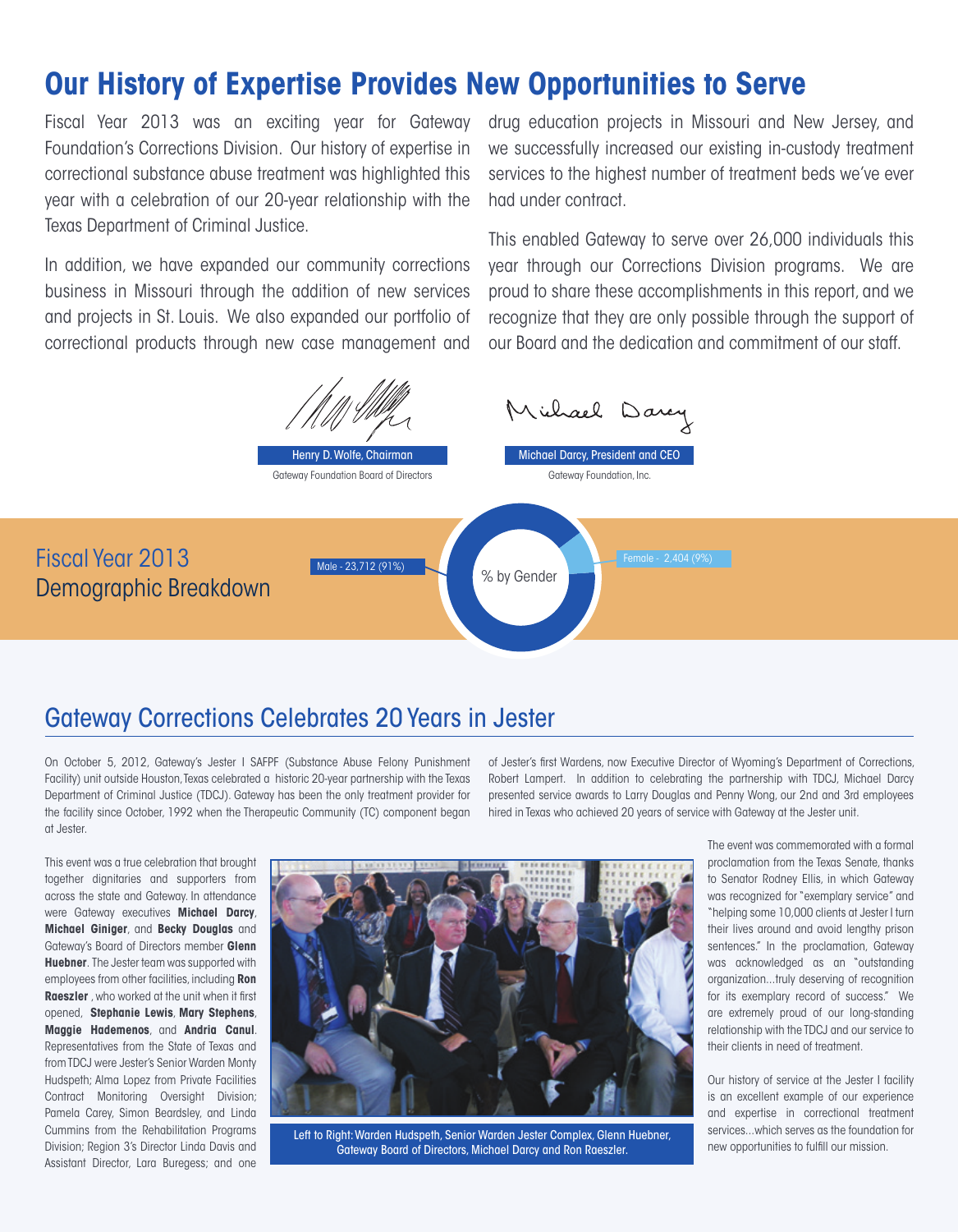#### Medication Assisted Treatment Using Vivitrol

Beginning October 1, 2013, Gateway's St. Louis Outpatient program implemented the Recidivism Reduction Demonstration Project funded by the Missouri Department of Mental Health. The project provides enhanced reentry services that may include the use of Medication Assisted Treatment (MAT) for an estimated 200 offenders returning to the St. Louis area from our treatment programs at the Ozark, Maryville, and Northeast Correctional Centers. The project funds Pre-Release Case Managers at Ozark and Maryville and Case Management and Job Readiness Training staff in St. Louis The purpose of the project is to examine the patient-level impact of MAT using Vivitrol®--extended release Naltrexone--for criminal justice-involved individuals under "real world" conditions.

Vivitrol is the only once-monthly, non-addictive, FDA-approved medication for the treatment of alcohol dependence and the prevention of relapse to opioid dependence following detoxification. Gateway project participants will receive their first dose of Vivitrol prior to their release from the institutional treatment programs to help stabilize their initial transition to the community. Upon arrival in the community and enrollment in Gateway's outpatient program, they will receive medication assistance for the duration of their outpatient treatment and the re-entry/transition period.

Data generated by this demonstration project will help in answering an important question, i.e., does enrolling criminal justice clients in MAT in combination with other treatment decrease their drug use and reduce recidivism? An evaluation report on the outcomes of the project and recommendations for project continuation, alteration, or termination will be provided to the Department no later than June 15, 2014.

#### Living in Balance in New Jersey

Under a new request for Alternative Services by the New Jersey Department of Corrections, Gateway will begin providing psychoeducation services using the evidence-based curriculum *Living in Balance: Moving from a Life of Addiction to a Life of Recovery* to New Jersey's general population offenders in all 13 institutions throughout the state. In addition, Gateway staff will assume responsibility for coordinating/managing the support group activities (AA/NA groups, etc.) in these institutions.

The Living in Balance (LIB) curriculum was developed by the Hazelden Foundation and is organized into twelve core sessions with client worksheet sets consisting of biopsychosocial information and interactive exercises designed to reinforce the information. Sessions are facilitated by trained addiction professionals with the goal of strengthening the neglected areas of an addict's life.

Gateway has provided substance abuse treatment for the New Jersey Department of Corrections since 2002 and currently is the sole provider of in-prison substance abuse treatment services. There are seven in-prison Therapeutic Community treatment programs housed in institutions across the state, through which Gateway provides services to over 2,000 inmates per year. The addition of the LIB and support group services to the state's general prison population will allow Gateway to serve an additional 2,000 New Jersey inmates with these recovery-based interventions each year.



### New "Collegiate Model" of Treatment at Ozark Correctional Center

Gateway's Ozark Correctional Center (OCC) program in Fordland, MO has developed an exciting enhancement to our "adaptive treatment model". On July 1, 2013, OCC initiated an innovative approach to treatment scheduling--the Therapeutic Community Collegiate Model. This treatment scheduling approach was modeled after processes typically associated with college attendance, Ozark clients work with counselors to construct an individualized "curriculum" and "register" for both required core and elective "courses."

Courses are designated as Biological, Psychological, Social, or Spiritual interventions (or combination courses) that ensure that clients adopt a holistic approach to their treatment while focusing on their individual needs. The class catalog includes over 90 topics and opportunities, many of which have been developed by staff and approved through appropriate channels.

At the heart of this new model is a methodology designed to maximize the potential for engagement, empowerment, and individualization in corrections-based treatment settings. As opposed to traditional, pre-designated "treatment blocks" that all clients are required to attend, offenders are allowed to select courses that focus on their specific needs. For example, some clients may need the courses on anger management more than others, whereas other clients need more help with interpersonal relationships.

Additionally, clients may enroll in courses at various times throughout the day to accommodate their other obligations such as school, work assignments—just as they would have to do if attending college in the community, thus promoting personal responsibility and accountable behavior. This approach takes Gateway's current "adaptive treatment model" to a new level by incorporating more client engagement and empowerment in structuring their individual paths to recovery.

### Assessment Services for Eastern Reception, Diagnostic and Correctional Center

In addition to the substance abuse treatment services that Gateway provides in Missouri correctional institutions, the Corrections Division has implemented a new initiative: "Standalone" assessment services at the Missouri Department of Corrections' Eastern Reception, Diagnostic, and Correctional Center (ERDCC). Gateway began offering these services on October 1, 2012, and expects to assess an estimated 1,600 offenders each year under this contract.

The comprehensive assessment for each offender is a compilation of standardized instrumentation and individualized interviews that cover psychosocial functioning; alcohol/ drug dependency issues; familial and social support systems; medical and psychological health; and educational, vocational, and employment needs. Services are provided on site in the diagnostic center area, located within the ERDCC perimeter fence.

The goals of the Department of Corrections are to ensure that the maximum number of substance abuse assessments is completed and that appropriate program placement occurs in a timely manner. Assessments are completed within the first 7 to 10 days after offenders are designated and referred by the Department for assessment. Short-term offenders receive priority for completion so they will be ready for treatment placement no more than 30 days after entry into the Center.

These assessments collectively provide the basis for comprehensive treatment planning that directs the array of services and opportunities provided to offenders within the treatment environment and are integral to ensuring that the extent of offenders needs are identified and met during the treatment experience. Gateway is excited to use its treatment expertise to further assist the Missouri Department of Corrections through the provision of these assessment services.